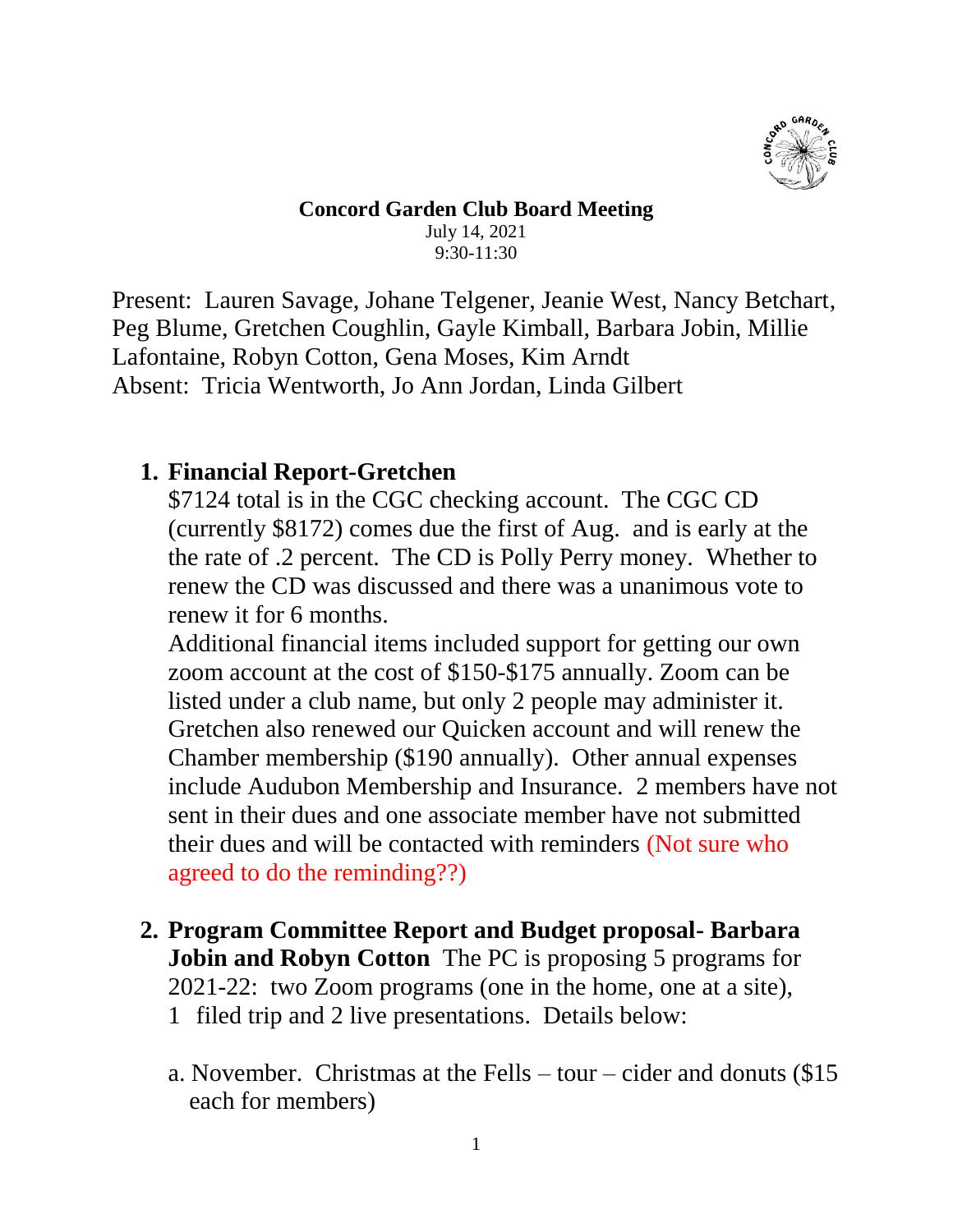- b. December –A hands-on Zoom program to create a Williamsburg-inspired wreath with a nationally known floral designer, Amy Balfours. She will send a recipe for the items needed to create a wreath or members can just watch the workshop. She'll do a q &a.
- c. Saturday, March 26 at 1pm. Author Ellen Ogden will speak at Gibson's on Kitchen Gardens. There could be opportunities for fundraising at this event which will be open to the public. The Fundraising committee will consider o raffle items, e.g., one of Ellen Ogden's books, a basket of kitchen supplies from What's Cooking, pruning shears, potted herbs, etc. The hope is that Gibson's will contribute by promoting the event, e.g., pay for the newsletter and newspaper ad. The author's fee is \$650.
	- \* Suggestion make up a small brochure or packet re information about joining the Garden Club.
- d. April Program –a presentation by a golf course professional about how to make your lawn look like a golf course – significant others will be invited.
- e. June program: Mocktails and Cocktails via Zoom from a distillery in Tamworth–at Kimball Jenkins House. Opportunity for us to forge a relationship with KJ. They want to do more with gardens so it will be fun to explore options. Robyn will pick up kits with full bottles of mixers and spirits. Groups of 4 people will learn how to make both a mocktail and a cocktail. We'll get a tour of the distillery and gardens where they harvest their herbs. Instead of a luncheon, program committee is proposing heavy appetizers. Have the appetizers catered. This is a combination program and social to which significant others will be included.

Note: Gena mentioned that she had taken a master gardening class a few years ago that recreated the original gardens at KJ. Not sure what the state gardens are in now. There was a discussion about Kimball Jenkins vision for increasing community participation and use and partnering with CGC.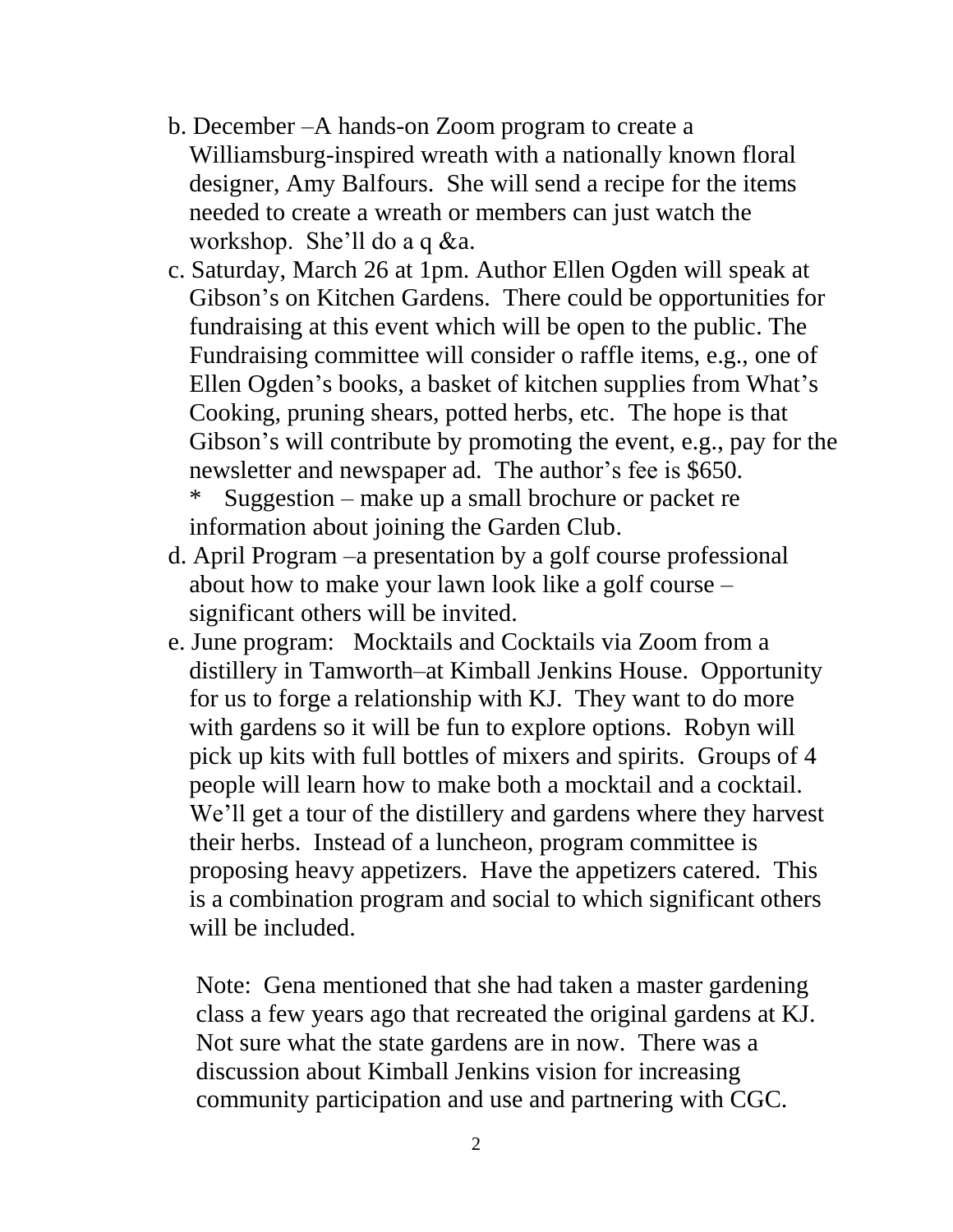Note 2: A new Master Gardner class starting up at Shaker Village and Susan Woods is interested in other Garden Club Members joining her in the class.

*Program Budget*. A program budget had previously been suggested at \$2800. This program outline will run about \$2650. A motion to approve a programming budget for up to \$2800 for the 20211-2022 year was made and seconded. There was unanimous approval of this motion. There will be some additional fees of \$10 to \$15 for a few programs which Robyn pointed out was viewed as acceptable by a majority of members in the survey.

# 3. **Membership- Jeanie West**

- a. Total of 7 new members this year, 1 resignation. 1 switched from associate to full membership. New members this year include Teresa Rosenberger, Starr Manus, Jenny Robson, Mary Denke, Sylvia Larsen, Susan Madden, Nickie Kilfara. New members need to be assigned to committees.
- b. All new members are invited for coffee at Joahane's house on Monday July  $20<sup>th</sup>$ ,  $2021$ . Millie asked to be included to talk to members about Art in Bloom.

# 4. **Web site proposal discussion**-**Johane Telgener and**

**Lauren Savage** met with 2 companies (Firehorse and Meredith Cooley) whose proposals came in at approximately \$7000 vs. \$1460. Meredith Cooley had thoughtful ideas. A website would be a vehicle for consolidating info and services. Robyn – it's a great idea, but who is going to maintain it? A limited number of people have website skills. Meredith's rate is about \$50/hour to maintain. Can we get an estimate for an annual maintenance fees. Gena as the chair of publicity is not interested in being an active web site person. The website would be kept simple to start and Johane said that we are not ready for a blog. Gena asked what are we trying to achieve with the website? Lauren mentioned that we would be moving the club into the 21<sup>st</sup> century and can attract new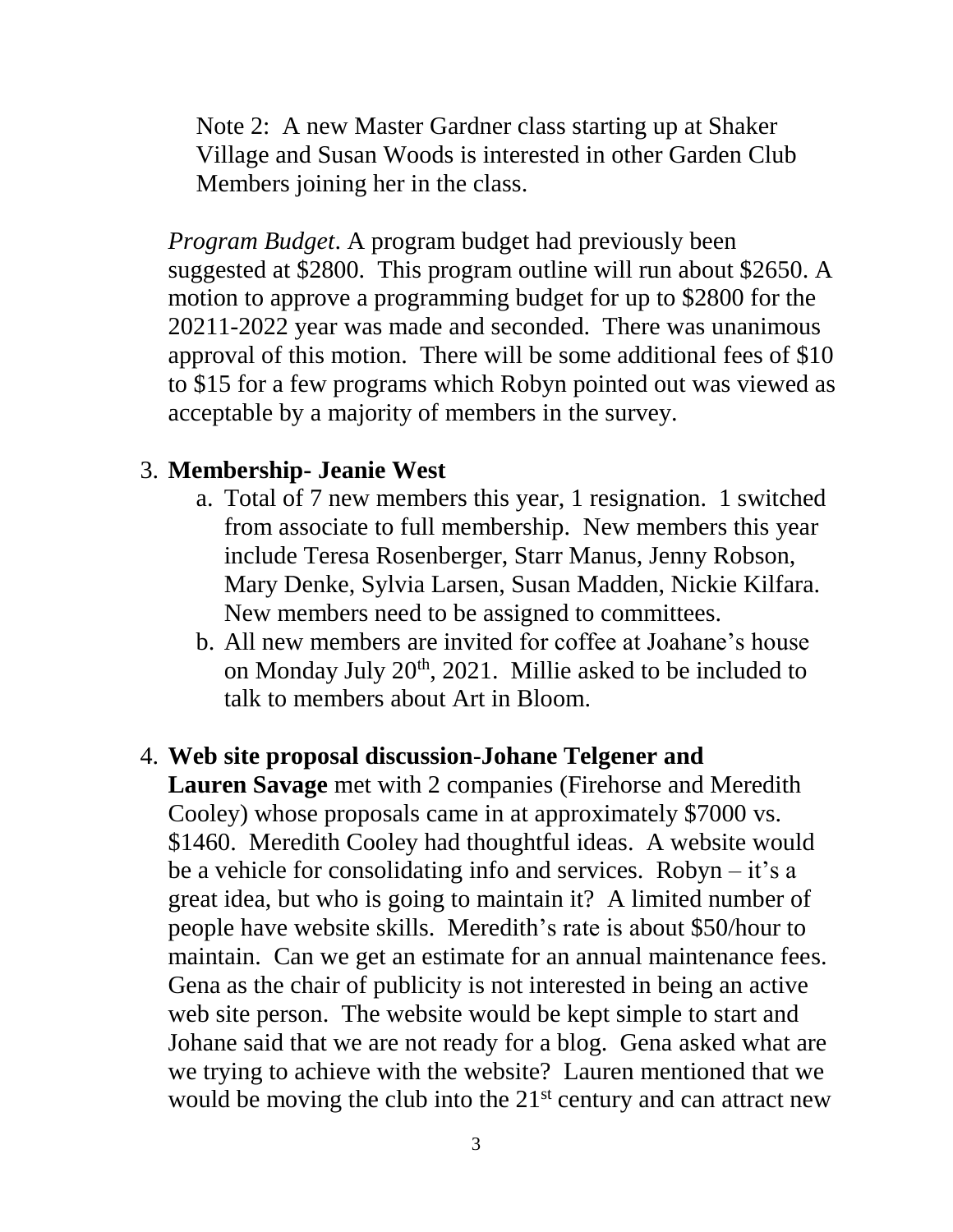members with better information. Gena mentioned that we can't accommodate too many new members. Lauren suggested we ask Meredith to create a basic website and then ask her to come and talk to the board about details. A discussion ensued regarding how we would cover the cost of the website – options included raising the dues, using fund-raising monies, using current funds (since we have a balance of over \$7000 and the programs will be \$2800 or less, we do have enough funds to cover the cost of starting up the website. Robyn noted that a website will only have a useful life of 3-5 years before major changes will be needed.  $100<sup>th</sup>$  anniversary is coming up in a couple of years and Lauren would like to see the club's exposure expanded via the website. Gayle made a motion to approve the website for \$1500 which was 2nded and unanimously approved. Gayle will send Meredith a list of technical questions, and Gena would like input.

## 5. **Art and Bloom Report**-**Millie Lafontaine**

Millie and Melissa have spoken to the League of NH Craftsman and tentatively scheduled Art in Bloom 2022 for January 20<sup>th</sup> running for 3 days. The League wants a garden club member to be there for the entire exhibit to count visitors, but we have not agreed to that yet. Millie and Melissa need to have designers identified by the beginning of October. We've had 22 to 25 designers in the past and hope to have between 20 and 25 this year. The venue will cost \$300. Millie is looking into other options for Art in Bloom in the future, such as, the Kimball Jenkins Estate or the Kimball House associated with the Capitol Center for the Arts or the Law School. Board members were positive about pursuing the Kimball Jenkins Estate as a venue in the future, in collaboration with local artists who might be setting up an art show there.

> a. We discussed whether to hold a raffle and the board agreed not to. Melissa and Millie raised the question re selling tickets and the Director at the League does not want us to sell tickets. A discussion of how are we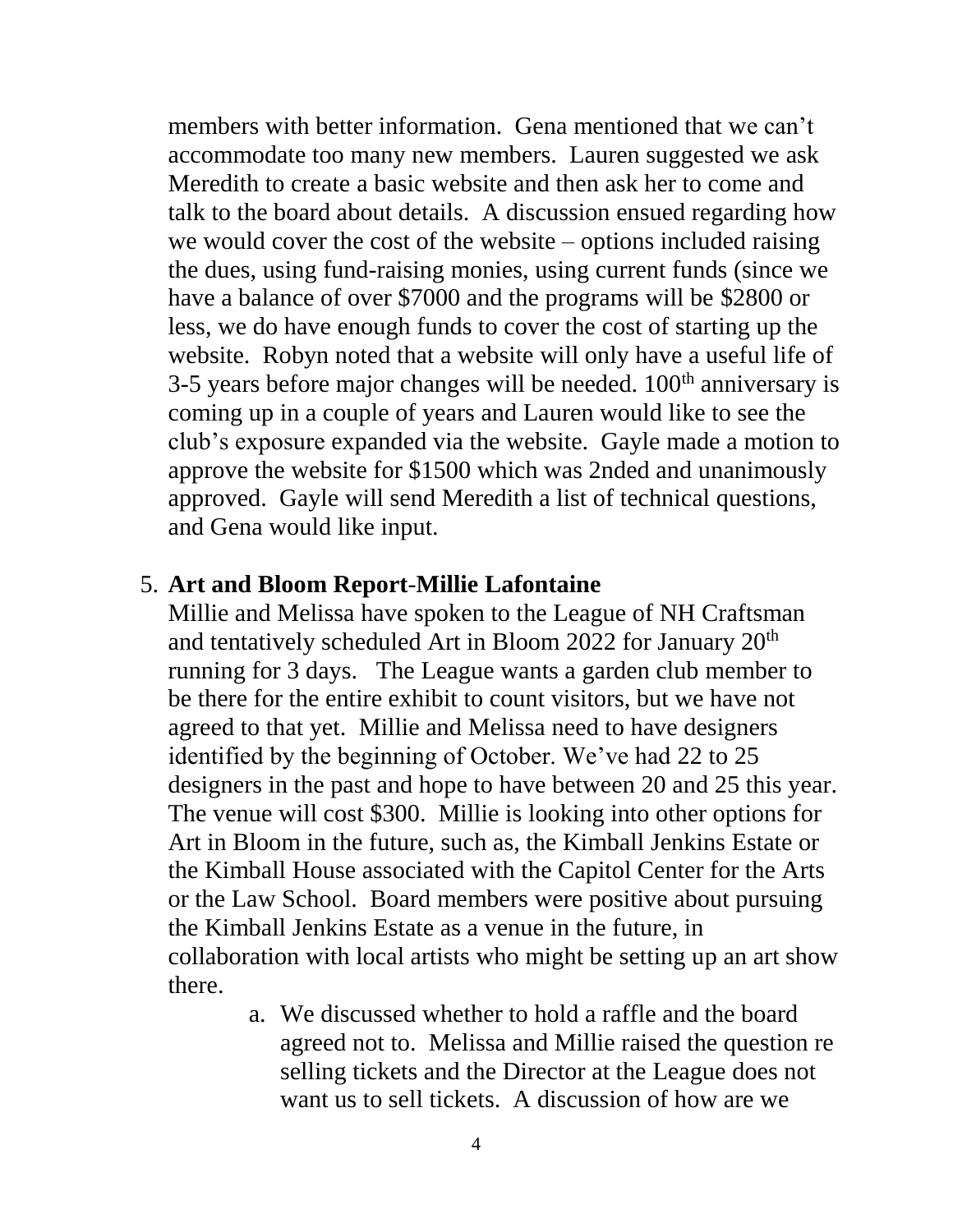going to fundraise ensued. The primary idea was to boost sponsorships to raise money and to ask members and others to be "contributors".

- b. Robyn suggested just one or 2 raffle items Millie suggested a weekend somewhere might be attractive
- c. Refreshments should be scaled back due to Covid, e.g., fewer appetizers, perhaps a few snacks, like nuts in little cups.
- 6. **Future Board Meetings** a discussion about the best days and times for the board was held. We agreed that the 1<sup>st</sup> Thursday of the month at 9:30 would continue to work. Next Board meeting will be August  $5<sup>th</sup>$  at Johane's house (tbd).

#### **7. Community Service-Kim Arndt**

Update – Pam and Kim deadheaded and planted flowers at the Peace Pole garden at White Park. Difficult to schedule a date for others to participate since Kim and Pam basically decided what works for their schedule. The garden cleanup at Shaker Village that occurred twice in the last year is community service and has had a reasonable turnout. Gena would like help planting the traffic circle at Auburn and Center Streets. Kim as phoned Hospice House re planting their gardens with no return calls. The Merrimack County Nursing Home Christmas greens arrangements will be considered a community service project and Kim will contact them this fall about the possibility of continuing that activity as in the past or doing a variation on it, e.g., putting the greens in containers and delivering them to the facility for the residents to add decorations included.

8. **Fundraising - Gayle Kimball**– There was a fundraising committee meeting of Gayle, Kate Russo, Johane and Diana Witta. They had a discussion about pursuing a garden tour, possibly of local homes or of landscape designers' or hardscape designers'